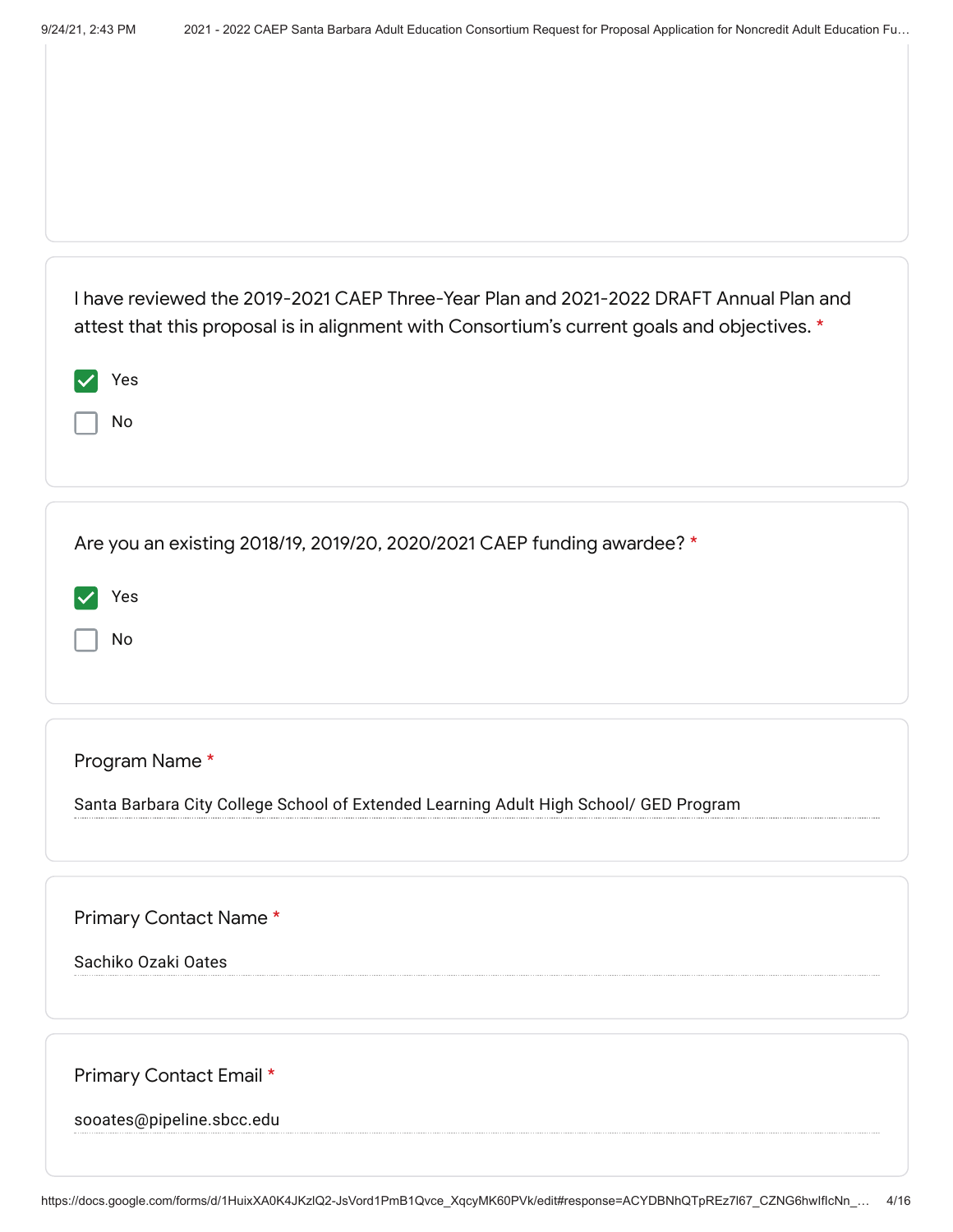Other:

| Primary Contact Phone *                       |
|-----------------------------------------------|
| $(805)$ 683-8230                              |
|                                               |
| Applicable Noncredit Program Area *           |
| Adult Education (ABE, ASE, Basic Skills)      |
| English as a Second Language/Citizenship      |
| Entry or Reentry into the Workforce           |
| <b>Adults with Disabilities</b>               |
| Short-Term CTE/Programs in Pre-Apprenticeship |
| Literacy                                      |
| Other                                         |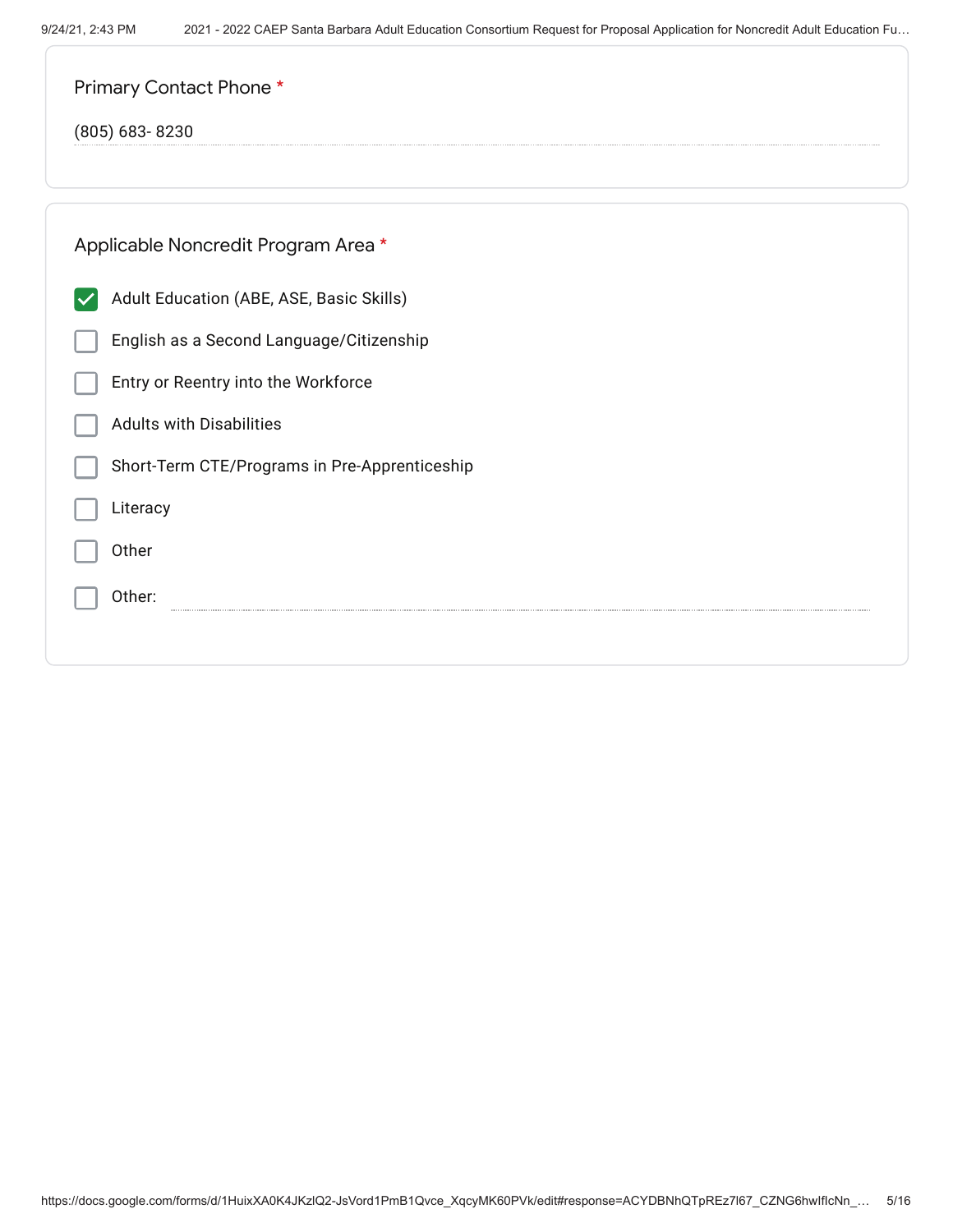1. Please provide an executive summary of your proposed plan (to include overarching goals and outcomes) to create new programs or expand existing programs in one of the areas identified above. \*

For this grant cycle, the program's overarching objectives are

1) To explore and develop plans for official remote and/or hybrid learning and competency-based education options for the adult secondary/equivalency students

2) To promote diversified pathways to post-secondary education and streamline the transition to credit programs

3) To identify best practices in diploma completion, GED certification, and transition to college

4) To collect and track student data including assessment, goal attainment, and attendance data to better identify the programs' strengths and areas for improvement in ensuring the program meets equity goals and the needs of all students.

5) To recover the enrollment level and meet our equity goals by implementing targeted marketing and outreach strategies to reach more community members, especially the workers whose job security might continue to be threatened by the pandemic and women who left the workforce to adjust to the needs of their families during the pandemic. Special efforts will be made to improve the learning outcomes of the students with lower literacy and numeracy levels.

In order to achieve the above goals, the Adult High School/GED program will:

A) Create a task force to explore and identify the distance education and competency-based education options that meet the needs of our students and the requirements of the California Community College Chancellor's Office.

B) Streamline the pathways to college by establishing credit for prior learning systems in coordination with the credit English and Math departments.

C) Develop informational materials and an inquiry-based goal exploration program for informed and empowered educational planning. The pathway information includes Adult dual enrollment, SBCC Promise, EOPS, College for Working Adults, and Financial Aid programs.

D) Create a peer support mentoring program and hire student workers

E) Offer Face to Face CASAS e-Testing as well as remote testing.

Create an equity data task force to analyze student data and to put forth recommendations Coordinate with the local K12 districts (including Carpinteria and Goleta), nonprofit organizations as well as private businesses for outreach.

F) Collaborate with the SBCC student support services and strengthen our cross-agency partnerships to offer better wraparound services including childcare, housing, food security, financial support, physical and mental health support, academic and career counseling.

The intended outcomes are:

a) Diversified student population and higher FTES

b) Expanded pathways for adult secondary students and increased rate of students transitioning to credit and/or vocational training and certification programs.

c) Increased number of learners enrolled in the AHS/GED classes

d) Improved assessment rates and data collection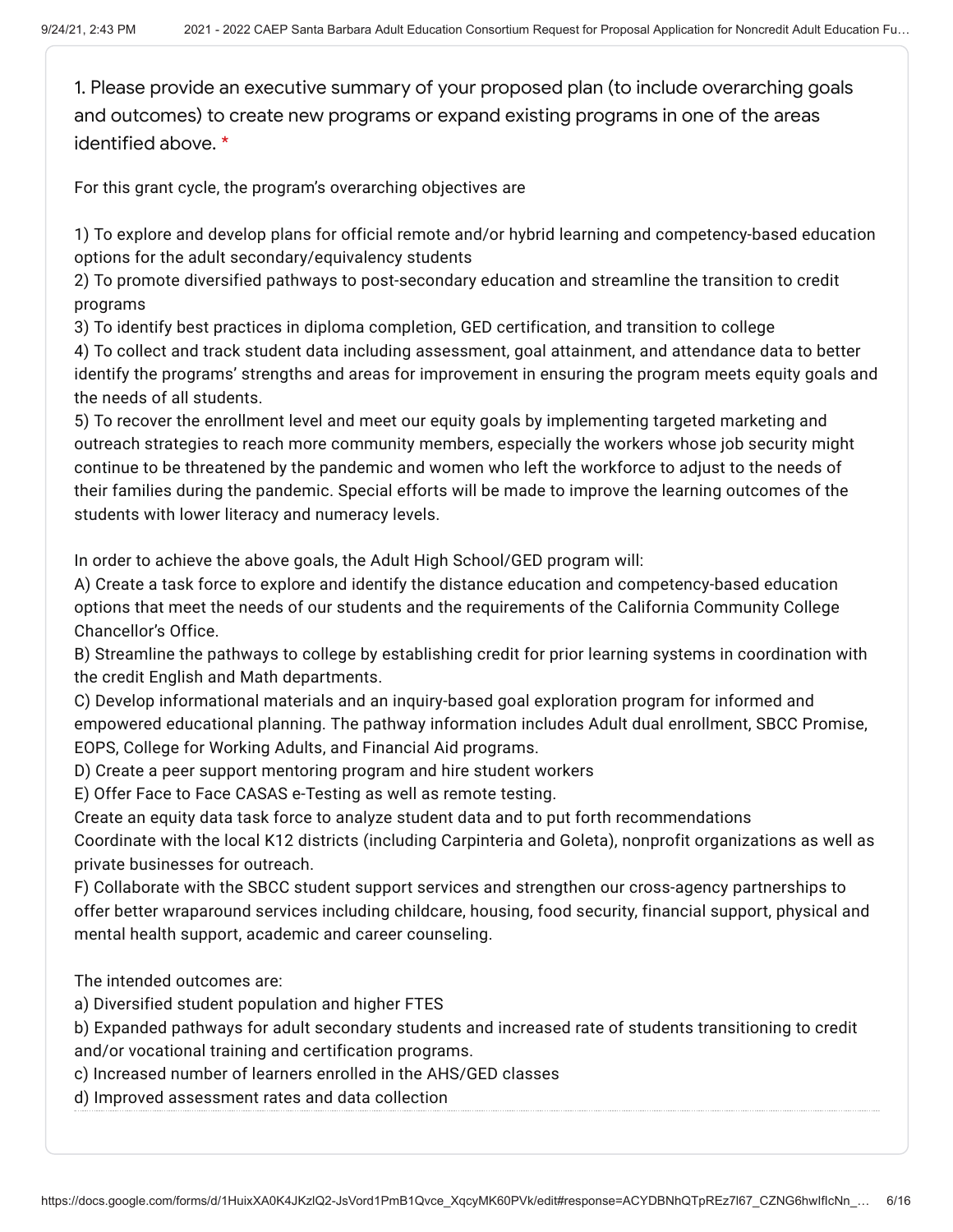2. Integration: Please explain how your proposed program integrates adult education programs at SBCC and creates a transition to credit/transfer educational programs or creates a transition to the workforce (including, but not limited to, internships, jobs, pre-apprenticeships, and selfemployment). \*

A) By exploring multiple modalities and options for earning a diploma/GED certificate, we will be able to meet the diverse needs of adult secondary students and support their career and academic goal achievement.

B) By collaborating with the student support services (SSS) and other college departments as well as community organizations, the AHS/GED program can help streamline the intake, support, and matriculation processes to enhance learner persistence and goal attainment

C) The development and enhancement of marketing and outreach materials in print, radio, and TV in multiple languages will help reach the adult population with lower (digital) literacy levels in our community and help them get on the path to achieving their educational and career goals

D) Accurate assessment and attendance data collection and analysis are crucial to improving our services and practices in order to help students stay on their career or academic paths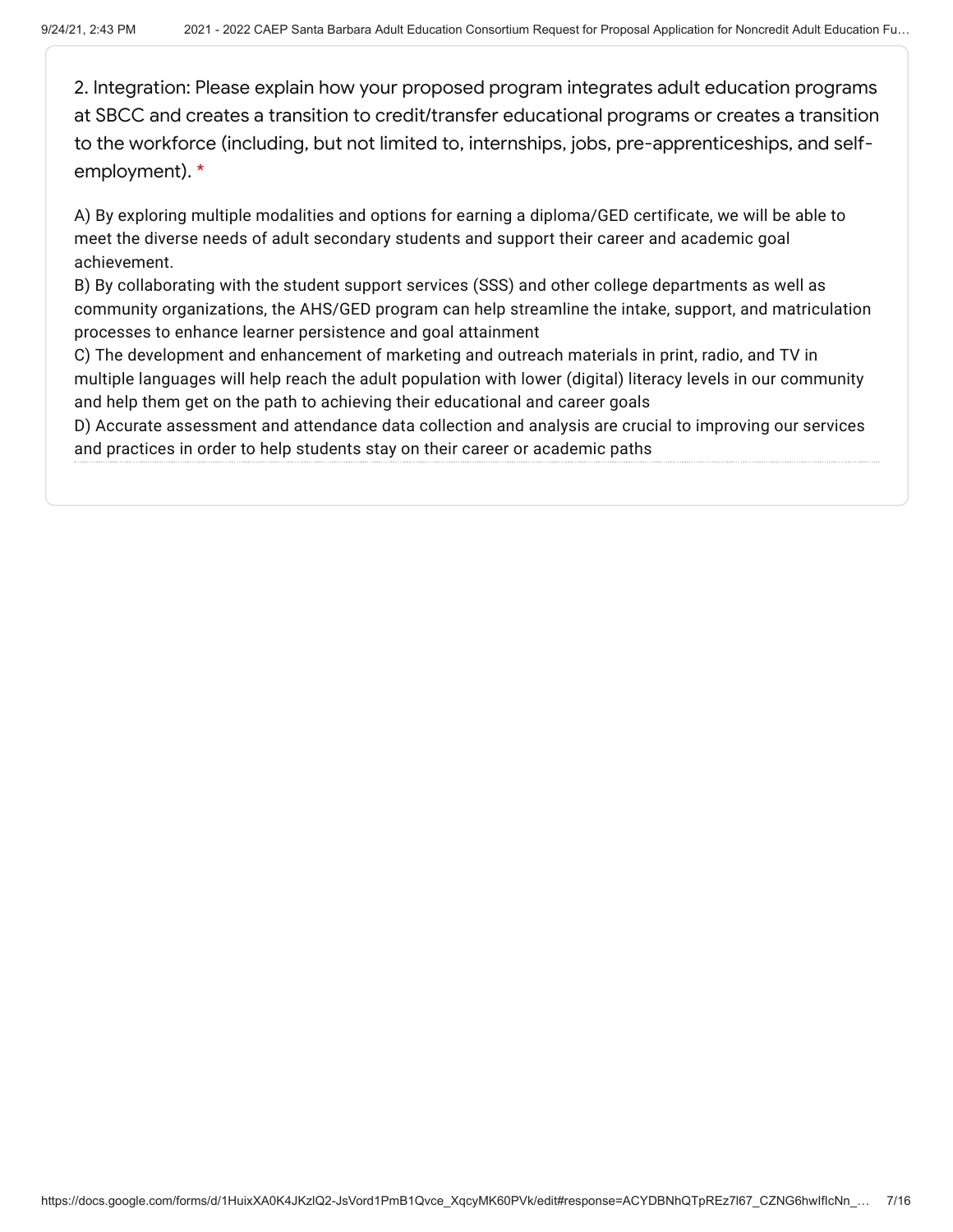3. Justification: Please justify the need of your proposed program and include research, labor market information, employer feedback, student surveys, or other relevant information and describe how funding will further your objectives. For programs that have previously received funding, please justify the need, include students served, and provide a status report on your existing award(s) and remaining balance(s). \*

## Objective 1:

There are many reasons the AHS/GED program should develop official distance learning options for our students: student preference, higher FTES, dismantling barriers to attendance, and SBCC's vaccine mandate for attending face-to-face courses to name a few.

The student survey regarding the Fall 2021 semester student preferences conducted by the noncredit AHS/GED program between April and June 2021 revealed that over 65 % of the current students preferred remote learning, and only 34 % (20 out of 59 respondents) prefer Face to Face courses. While the survey results may be skewed as all the respondents were taking classes remotely at the time of the survey administration, this is a significant number of students who are benefiting from our remote learning option. The noncredit programs' emergency distance education approval through the state chancellor's office is scheduled to expire in December 2021. It is crucial that our programs start working on remote or hybrid options for at least a few selected classes to meet the needs of our students. In addition, the preliminary FTES data for 2020-21 suggests that the FTES have been consistently higher via remote learning for Adult HS/GED.

The same survey mentioned above also revealed that the noncredit AHS/GED students face obstacles such as childcare, transportation, and anxiety around anti-Asian incidents nationwide, as well as on our own campus. Comments in the survey indicate that some Asian students are afraid to be on campus or use public transportation due to the staggering increase in Asian hate incidents. One of the bilingual GED students commented:

"If the college can, I prefer to continu[e] attend[ing] online class[es] because I came here two month[s] ago, I don't have [a] driver license, my parents are working and I live far [from] SBCC, near my house any college doesn't have GED bilingual class so, I would like to at[t]end online. Another hand right now in the US have a lot of problem[s] about HATE C[R]IME[S] for Asian people. I'm Japanese but I grow up in Argentina, so I want to learn GED in Spanish but for this problem I don't want [to] take [the] bus [to] go to SBCC. Thank [you] so much for read[ing] this message and I hope I can take the class in SBCC!!"

Providing students with the option to attend class remotely has allowed for greater diversity in our classrooms and addressed the needs of student populations that might otherwise have had to delay working toward a diploma: Parents of young children, students with variable work schedules, those looking after elderly parents, and so on.

In addition, the SBCC board of trustees passed the resolution to require vaccination to all our students visiting our campuses effective October 1 or upon FDA approval of one of the COVID-19 vaccines. While SBCC and the noncredit programs provide vaccine incentives, as of August 6, 2021, only 2% of the Noncredit students have submitted their vaccine information to SBCC. We need a way to serve our unvaccinated students past October 1. The vaccine equity Q and A session on August 4th disclosed that many Bilingual students face additional barriers to access vaccinations (language, Immigration status, ID/insurance requirements, etc.). Over 70% of our students (combined data with ESL) are Latina/o/x. While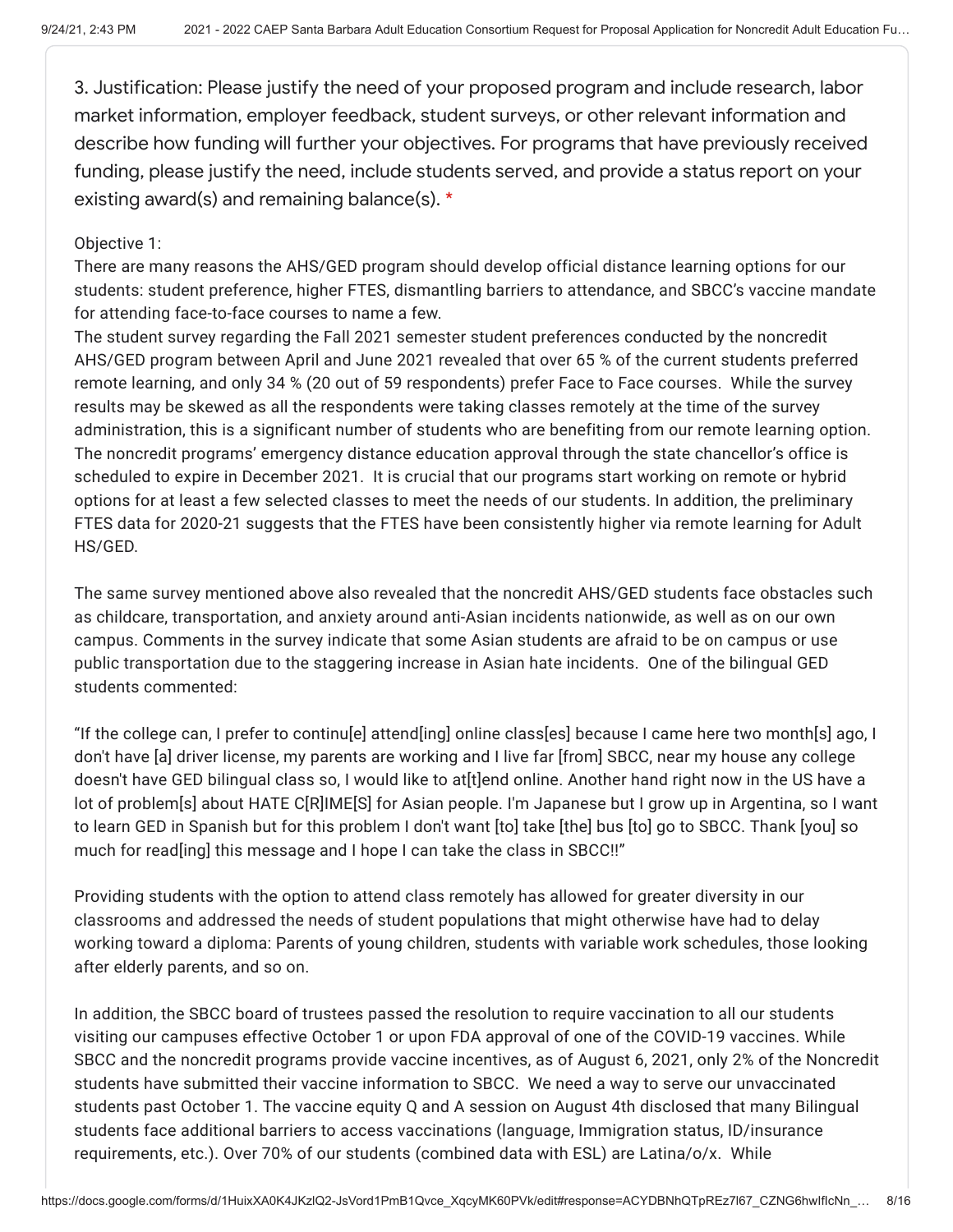9/24/21, 2:43 PM 2021 - 2022 CAEP Santa Barbara Adult Education Consortium Request for Proposal Application for Noncredit Adult Education Fu...

"Hispanic/Latino/a residents represent 48% of the County's population (Wavecomm, May 2021)," the vaccination rate of the population is currently at 39% and is lower than that of the white population at 48% (SB Public Health, July 2021).

For the above reasons, the noncredit AHS/GED program believes that it is important that we explore and make plans for remote options for our students.

\*until students and employees submit their vaccine card through the SBCC portal, they are treated as "unvaccinated"

# Objective 2:

There are bills that passed in recent years that affect adult secondary learners such as AB 705 and SB 554 as well as the credit for prior learning initiatives from the California Community College Chancellor's Office and policy changes at SBCC like credit for prior learning initiative and resolution. SBCC also offers a variety of support services and enrollment options. Our goal is to ensure the relevant information is communicated to our students effectively. Furthermore, the AHS/GED staff and faculty survey conducted in July 2021, indicates 100% of the survey respondents believe that coordination with other SBCC departments is either very important/necessary or crucial to have additional support in this area.

## Objective 3:

Through student and faculty interviews in Spring 2021, it is observed that there exist situational, dispositional as well as institutional barriers to transitioning to credit programs for adult learners. It is critical that we explore and implement best practices and scale them up for broader success. The activities and methods planned are based on the educational research and literature review reported by Oates (2021):

"Studies show that a lack of self-confidence and lack of support resources can lead to low participation and low achievement of adult learners. Feelings of inadequacy, inhibition, fear of failure, and fear of judgment are common dispositional barriers that can limit students' mental bandwidths and cognitive abilities (Ciriza-Lope et al., 2016; Patterson et al, 2016). Citing Bandura (1977, 1982), Ajzen and Madden (1986) explain that individuals' self-efficacy or confidence to perform an action is closely related to one's behavior. Students' understanding of available resources and opportunities can affect students' perceived behavioral control. With the lack of information on the pathways and support services, there exists a gap between students' perceived behavioral control and actual control. By identifying relevant support services, students' perceived behavioral control and actual control can align. Wraparound services are also observed to increase students' persistence (Mullainathanet al., 2013; Prins et al., 2017). Furthermore, in order to appeal to the students' behavioral attitudes, specifically, their instrumental attitudes, the in-class activities include learning the benefits of college education such as better career prospects, lower unemployment rates, and higher earnings, which are found to be the major motivators for adult learners

... Mentoring and networking are observed to support disproportionately impacted (DI) learners in multiple studies (Kimmel et al., 2016; Kundu, 2017; Patterson et al., 2016).

... Providing a supportive community that shares similar goals can have positive impacts on students' selfconfidence and behavior (Ajzen et al., 1986). Having peer mentors, who successfully transitioned to a credit program after having gone through a noncredit program, is also designed to affect students' perceived behavioral control by making the transition seem indeed possible ... Moreover, in accordance with the positive deviance theory (Marsh et al., 2004), the purpose of having successful graduates in the support group is to learn from community insiders and replicate [sustainable] best practices.

# Objective 4:

https://docs.google.com/forms/d/1HuixXA0K4JKzlQ2-JsVord1PmB1Qvce\_XqcyMK60PVk/edit#response=ACYDBNhQTpREz7l67\_CZNG6hwIfIcNn\_… 9/16 As mentioned above, COVID-19 has severely affected the noncredit AHS/GED program's ability to assess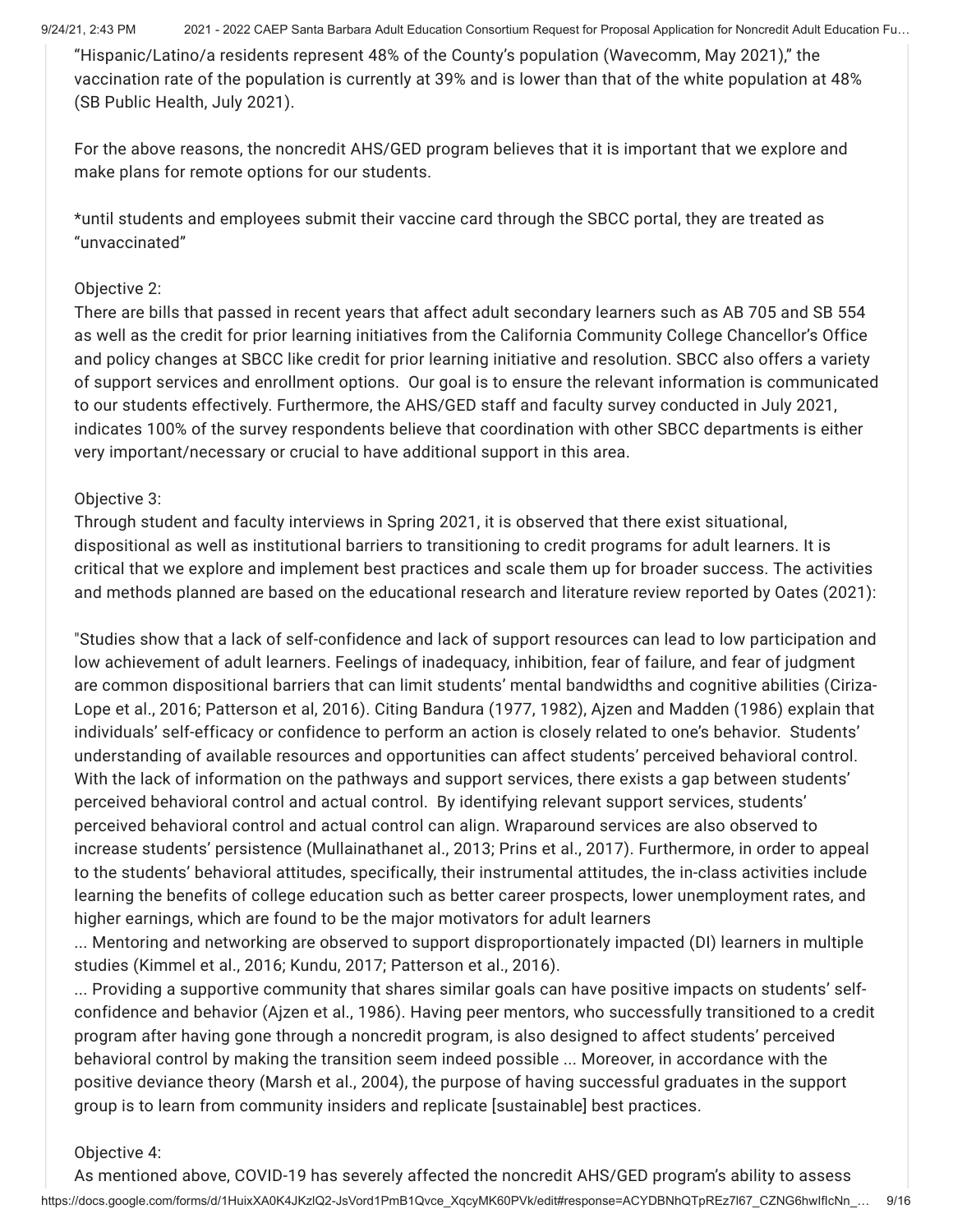9/24/21, 2:43 PM 2021 - 2022 CAEP Santa Barbara Adult Education Consortium Request for Proposal Application for Noncredit Adult Education Fu...

our students with the 1:1 remote testing method. As we safely return to campus, we work towards offering some Face to Face assessment opportunities starting in Fall 2021 in order to collect accurate assessment data.

In addition, through the AHS/GED staff and faculty survey conducted in July 2021, 100% of the survey respondents indicated that assessment and CASAS support is either very important/necessary or crucial to have additional support in this area.

## Objective 5:

Regarding the wraparound services, outreach, and marketing, through the staff and faculty survey conducted in July 2021, 100 % of the survey respondents indicated that enrollment and persistence support is either very important/necessary or crucial to have additional support in this area. Similarly, 80 % of respondents indicated that outreach and marketing are very important/necessary or crucial to have additional support in this area.

A status report on your existing award(s) and remaining balance(s):

The AHS/GED program was awarded \$86,937 in year 5 (2019-20) and an additional \$20,000 through the Emergency Funding in Response to COVID-19. 44 % of the funds are remaining. In addition, the programs' award for year 6 was \$75,937.50, which we will start expending soon.

# References:

Ajzen, I., & Madden, T. J. (1986). Prediction of goal-directed behavior: Attitudes, intentions, and perceived behavioral control. Journal of Experimental Social Psychology, 22, 453-474.

Ciriza-Lope, M., Shappeck, M., & Arxer, S.L. (2016). Emergent Target Language Identities Among Latino English Language Learners. Journal of Latinos and Education, 15, 287 - 302.

http://dx.doi.org/10.1080/15348431.2015.1134535

Kimmel, S., Gaylor, K. & Hayes, J.. (2016). Age Differences among Adult Learners: Motivations and Barriers to Higher Education. Academy of Business Research Journal. IV, 32-58.

Kundu, A. (2017). Grit and Agency: A Framework for Helping Students in Poverty to Achieve Academic Greatness. National Youth-At-Risk Journal, 2(2). https://doi.org/10.20429/nyarj.2017.020205 Marsh, D. R., Schroeder, D. G., Dearden, K. A., Sternin, J., & Sternin, M. (2004). The power of positive deviance. BMJ (Clinical research ed.), 329(7475), 1177–1179. https://doi.org/10.1136/bmj.329.7475.1177 Mullainathan, S., & Shafir, E. (2013). Scarcity: Why having too little means so much. New York, NY: Henry Holt.

Oates, S. (2021, July). Change Project Paper. Arizona State University.

Patterson, M., & Paulson, U. G. (2016). Adult Transitions to Learning in the USA: What Do PIAAC Survey Results Tell Us? Journal of Research and Practice for Adult Literacy, Secondary, and Basic Education, 5 (1), 5-27

Prins, E., Clymer, C., Toso, B. W., Elder, S. F., Loa, M., Needle, M. Raymond, B., & Ziskind, A. (2017). Career pathways programming for lower-skilled adults and immigrants: Report on survey findings. Executive summary. University Park, PA: Institute for the Study of Adult Literacy.

Santa Barbara Public Health Department. (2021, July 22). Santa Barbara City College Board Meeting [Video File]. Santa Barbara City College. https://www.sbcc.edu/boardoftrustees/watch-latest-meeting.php Wavecomm. (2021, May 16). Vaccine Equity Project Santa Barbara County. Edhat. https://www.edhat.com/news/vaccine-equity-project-santa-barbara-county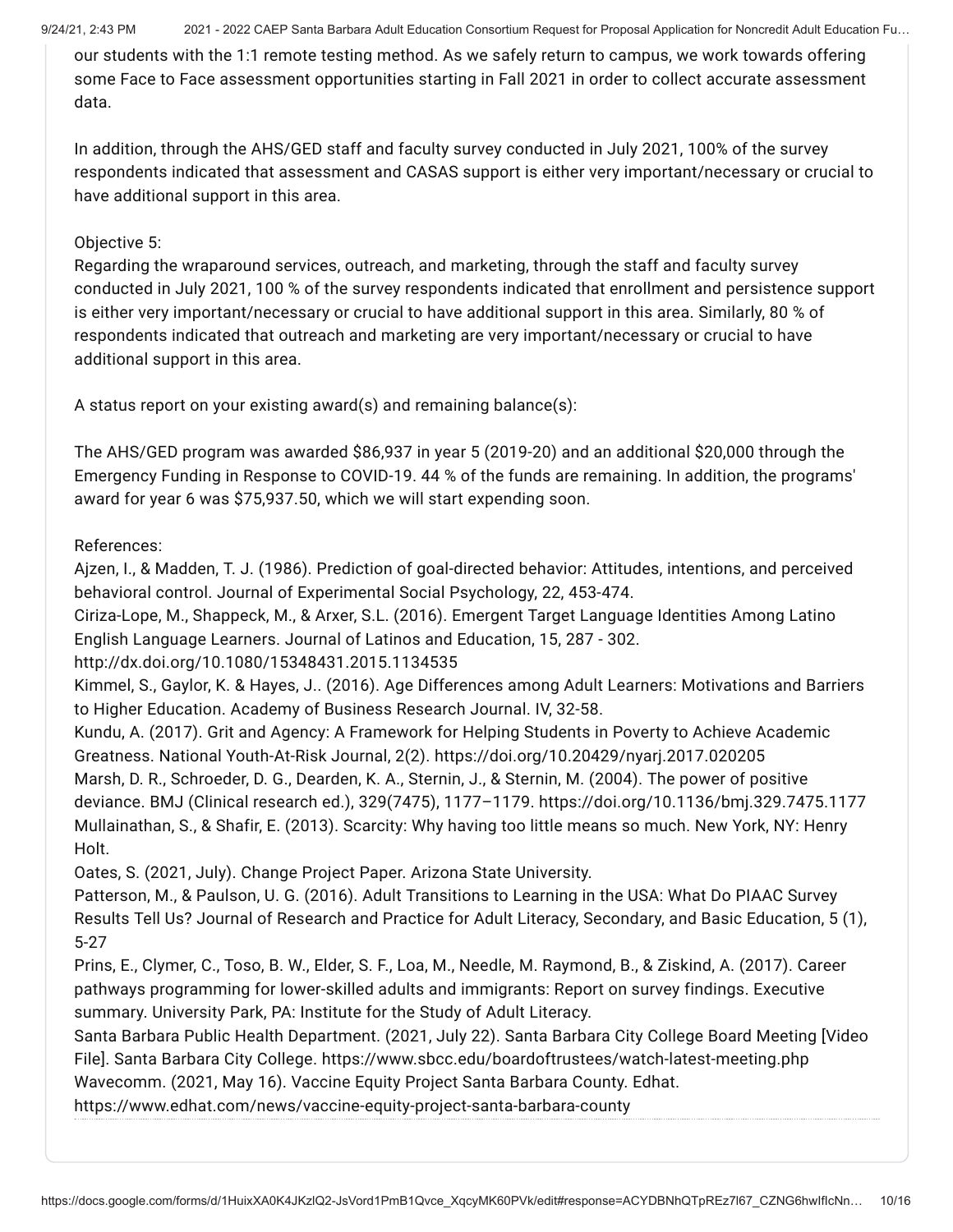4. Outreach & Marketing: Please describe your plans to conduct outreach and marketing to reach your target population and increase enrollments. \*

The AHS/GED program will work with the SBCC Public Affairs and Communications department, Juliana Minsky, our marketing consultant, and the SBAE consortium members, as well as the student, faculty, and community representatives in order to determine the needs and effective methods of outreach and marketing of our program.

In Year 7, the AHS/GED program will utilize digital flyers, social media, as well as paper flyers, and other translated materials as our main tools to enhance our efforts to reach the diverse adult population including those who are non-digital natives. Moreover, our plan includes exploring a student ambassador program. The AHS/GED program will continue to target the zip code area 93101 in our marketing and outreach efforts. According to the consortium's 3-year plan, the above area has "the greatest population of adults who have not obtained a high school diploma or equivalent...with over 5,200 of these individuals (p.13)." In addition, we will increase our outreach efforts in Carpinteria.

5. Partnerships: Please provide 2-3 prospective CAEP Programs or Partners you plan to work with to maximize student and client participation and describe your prospective collaborative efforts; either with current CAEP programs and/or other external community entities. \*

SBCC Career Skills Institute- IET programming, Student transfer, career advising

SBCC Student Services- referrals to wraparound services, career and academic counseling, and development of abbreviated education plans

SBCC Noncredit ESL program- Co-enrollment

SBCC Adult Dual Enrollment, Guided Pathways, EOPS, DSPS, College for Working Adults- specialized support, and student matriculation

Santa Barbara Workforce One-Stop operator-Referrals, Collaboration through the WIOA Title I and Title II initiatives

Public Libraries- referrals and possible curriculum alignment and articulation

K12 Schools- outreach, referrals, site-coordination, collaboration for family engagement, and family literacy development- We continue to work with the Goleta Union School district and Carpinteria School district to distribute our program flyers through Parent Square and work with the Santa Barbara School district through their PEAC program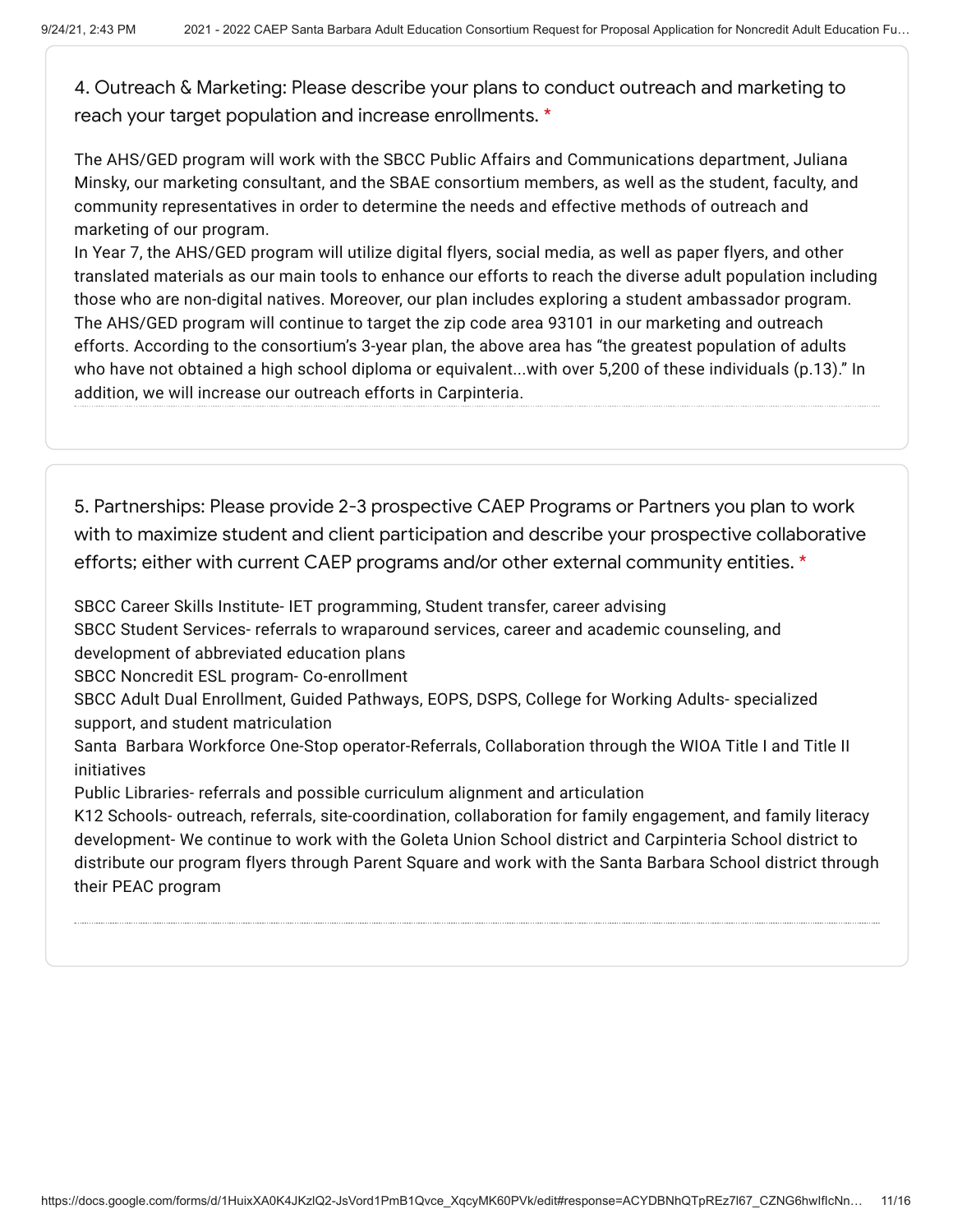6. SBCC Noncredit Student Support Services: Provide your plans to integrate SBCC Noncredit Student Support Services in order to assist students in obtaining abbreviated educational plans. \*

The noncredit AHS/GED program will be working closely with the Student Support Services advisors and staff to plan and coordinate community outreach, class visits, student orientation, abbreviated Ed plan development, follow-up, and data reporting.

7. Alignment: Please describe how your program is in alignment and furthers the Consortium's goals and objectives as stated above. \*

The School of Extended Learning AHS/GED program is one of the existing SBCC programs that are aligned with the statewide CAEP initiatives "(1) Programs in elementary and secondary basic skills, including programs leading to a high school diploma or high school equivalency certificate" and listed as one of the selected educational programs as part of the Consortium's focus for the 2021-2022 cycle: "(3) Noncredit Adult High School/GED." In addition, all of the proposed activities and goals align with the newly added statewide CAEP goals and initiatives #8 and #10: COVID-19 response and Systemic Racial Injustices.

Furthermore, the AHS/GED's goals and objectives align with the Santa Barbara Adult Education Consortium's three-year plan key performance indicators: "Increase in enrollment in the AHS/GED program and increase hours attending resulting in higher FTES. Increase in the number completing a high school diploma or GED certificate." All of the AHS/GED program's plans above aim to "improve Student Learning and Achievement Goals focused on the needs of adult learners, and to assist in their transfer acceleration and career success (consortium's overarching 3-year plan goal #2). The AHS/GED program's plans #4 addresses the consortium's overarching 3-year plan goal #5: "develop a comprehensive data collection and accountability infrastructure for all programs and services funded by the consortium and to encourage cross-pollination with each other and Statewide initiatives." The AHS/GED outreach and marketing plan directly correlates with the consortium's overarching 3-year plan goal # 4: "provide awareness of educational offerings and training options available through a robust local marketing campaign."

Finally, the AHS/GED program's proposals align with all fourteen of the Santa Barbara Adult Education Consortium's primary goals for the upcoming 2021‐2022 academic year including building pathways to credit (#1), supporting new activities resulting from AB705 (#2), dual enrollment programs to engage ADULT high school AND EQUIVALENCY students transitioning to college (#3), partnering with the existing CAEP programs, SBCC SSS team, Admissions team, as well as, the local Santa Barbara Workforce One-Stop operator and other agencies (#4, 6, 7, 8 & 11) cross-pollinating with WIOA, Guided Pathways, Vision for Success, and Strong Workforce initiatives (#5), Supporting distance learning (#9 & 13) and addressing equity and systemic racial injustices, improving noncredit data collection (#12 & 13) and placing an emphasis in Carpinteria and Goleta (#14).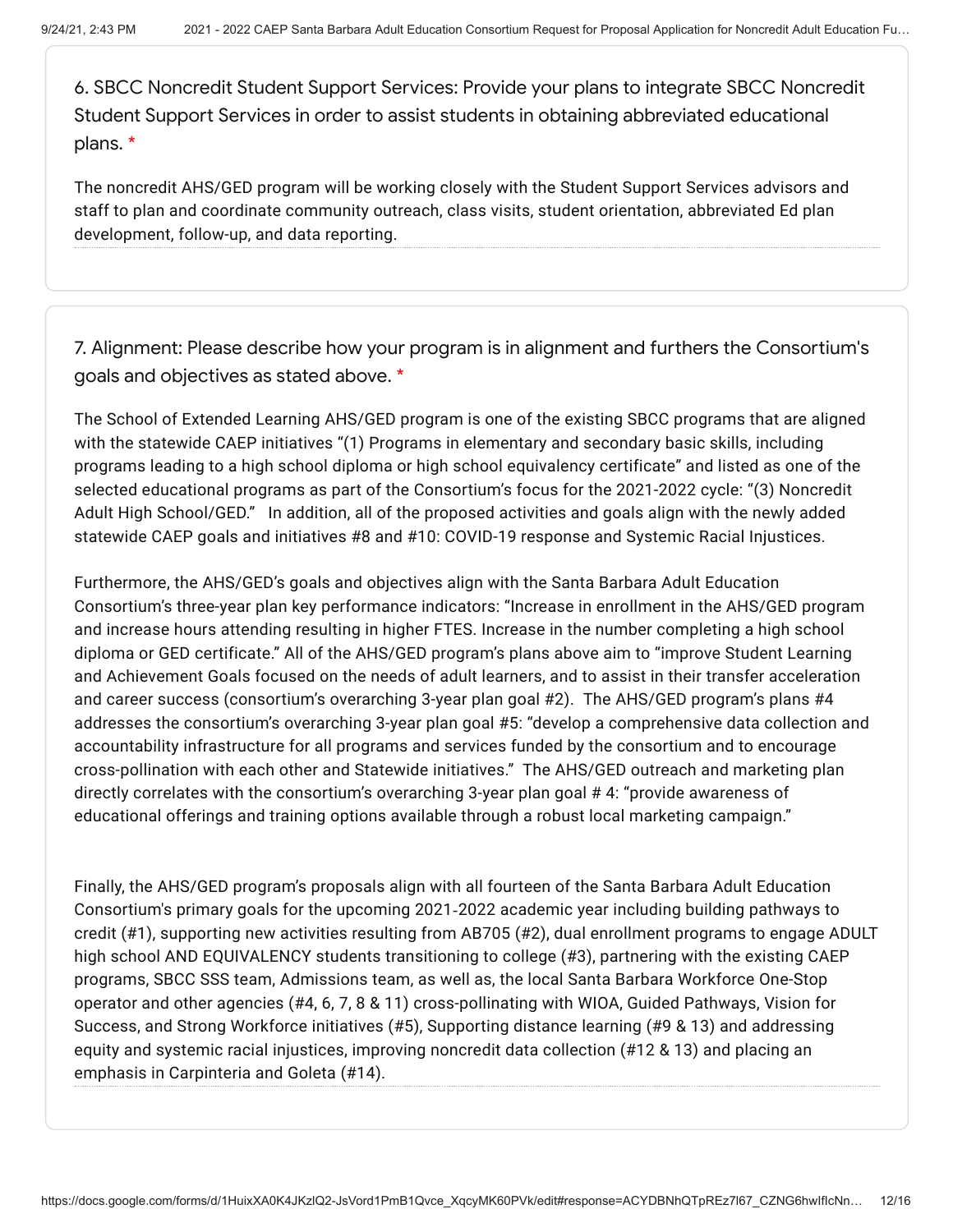8. Leveraging Funds : Please describe what other funding sources, and the percentage of those funding sources, will be used to support your CAEP proposed program. \*

SBCC General Funds- Unrestricted: (74%) The Workforce Innovation and Opportunity Act funds: (7%) CAEP Year 6, and Emergency Funds: (18%) The Lottery Funds: (1%)

9. Diversity, Inclusion, and Equity: Please describe how your program will create a diverse, inclusive, and equitable educational experience for adult learners. Please identify strategies in which your program plans to address racial inequality and professional development support for instructors and staff. \*

The noncredit AHS/GED program addresses diversity, inclusion, and equity by developing multiple learning modalities, by analyzing our data for developing more equitable systems as well as prioritizing support for the student populations (men/students with disabilities, lower literacy levels including digital literacy, as well as homeless students, students living in shelters, students with unstable home environments) that were not served well through remote learning since the stay at home order.

10. Potential Budget Reductions: Please describe what specific programming needs and/or services your program would reduce or eliminate should the CAEP grant budget be reduced (range 10-25% at any point during the grant cycle). Please note that final budget reductions would be determined by the Santa Barbara Adult Education Consortium based on the Consortium's priorities and goals. \*

We will reduce the budget across the board and modify the plans.

# 11. Activity Chart: Due by midnight, August 13, 2021 \*

Please use the Activity Chart provided in the link under the instructions and email to sbaebg@gmail.com. The Activity Chart should outline your program's specific objectives and activities, along with a timeline for completion, the person/agency responsible, outcomes and data capture methods. Please attach additional pages if necessary.

I certify that the Activity Chart has been completed and emailed to sbaebg@gmail.com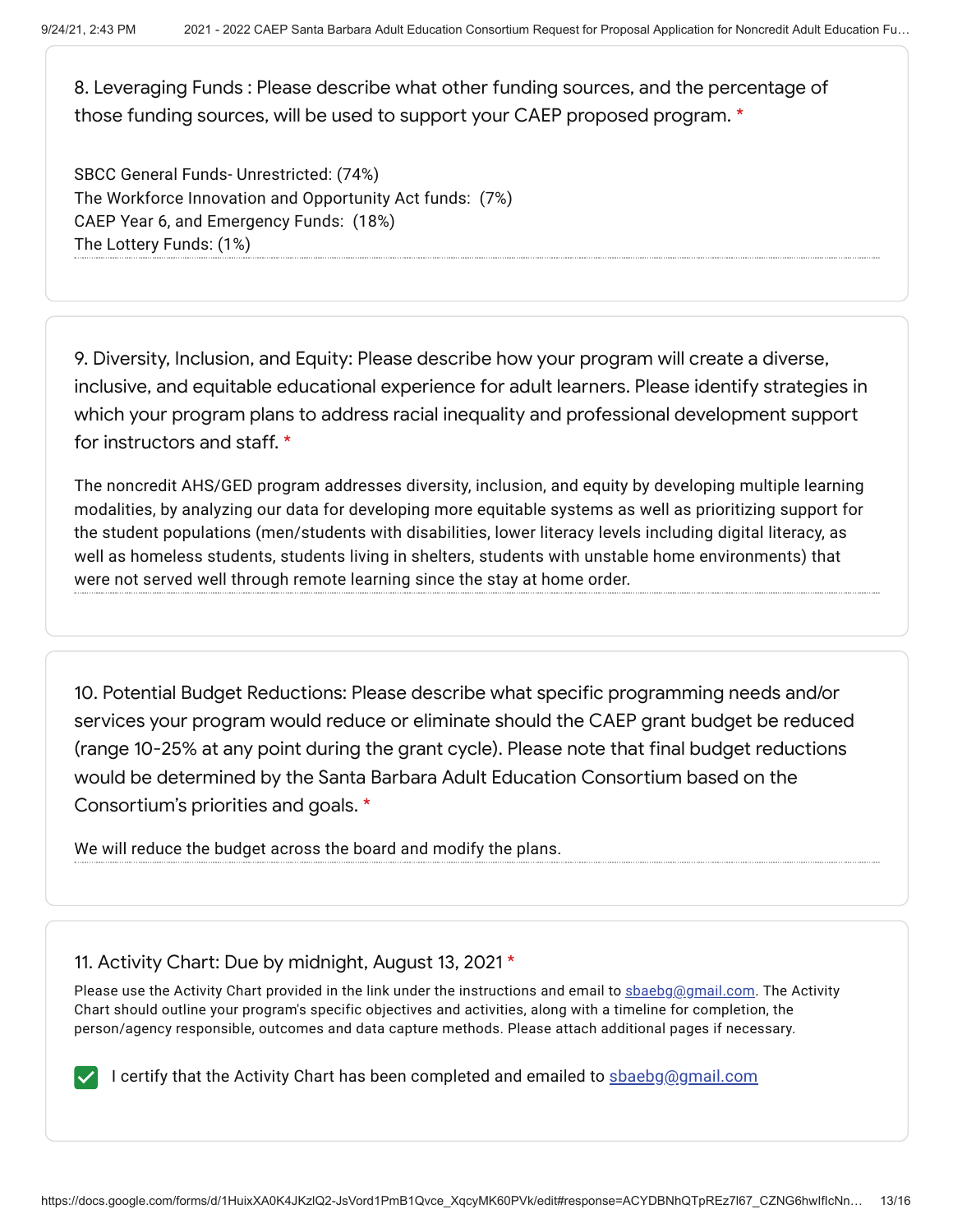| Total Budget Requested * |  |
|--------------------------|--|
|--------------------------|--|

\$93,500

## 1000 (Instructional Salaries) \*

Total dollars requesting for INSTRUCTIONAL PERSONNEL (include 25% for BENEFITS in 3000 section below)

10,000

1000 Detail \*

Please provide a detailed budget for this category.

Faculty projects such as Distance Ed, Competency-Based Ed, and best practices task force, equity gap analysis, working with the math and English departments, and professional development

## 2000 (Noninstructional Salaries) \*

Total dollars requesting for PERSONNEL (include 25% for BENEFITS in 3000 section below)

40,000

## 2000 Detail \*

Please provide a detailed budget for this category.

Student-workers for the peer mentor program, Instructional Aides for Data collection and equity gap analysis, Hourly Liaison to NCSSS, K12 (Carpinteria/Goleta/SB), Consortium Members & Community partners

## 3000 (Benefits from 1000 and 2000 categories) \*

Total dollars requesting for BENEFITS . The average benefit rate is 25%.

12,500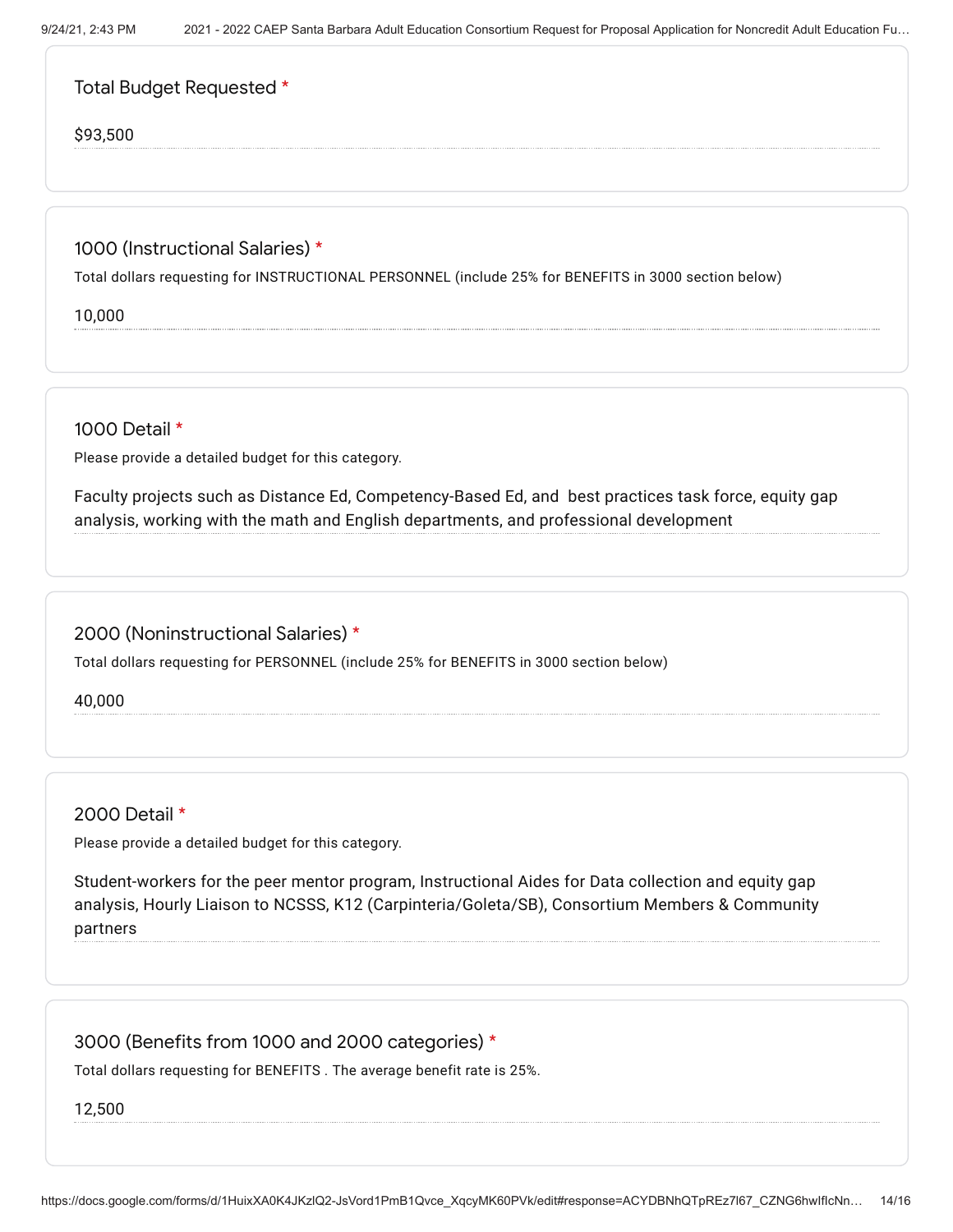#### 4000 \*

Total dollars requesting for INSTRUCTIONAL SUPPLIES and NON-INSTRUCTIONAL SUPPLIES and Computer Software (not Hardware).

### 25,000

4000 Detail \*

Please provide a detailed budget for this category.

Critical software programs for Distance Education, Digital Literacy Development and Technology Integration

#### 5000 \*

Total dollars requesting for CONSULTANTS, MEETINGS, PROFESSIONAL DEVELOPMENT

1,000

### 5000 Detail \*

Please provide a detailed budget for this category.

Conference attendance for relevant events (Distance Education, Equity/Anti-Racism training, etc.)

### 6000 \*

Total dollars requesting for CAPITAL OUTLAY (Computer Hardware)

5000

6000 Detail \*

Please provide a detailed budget for this category.

Classroom equipment for distance ed, digital literacy and technology integration